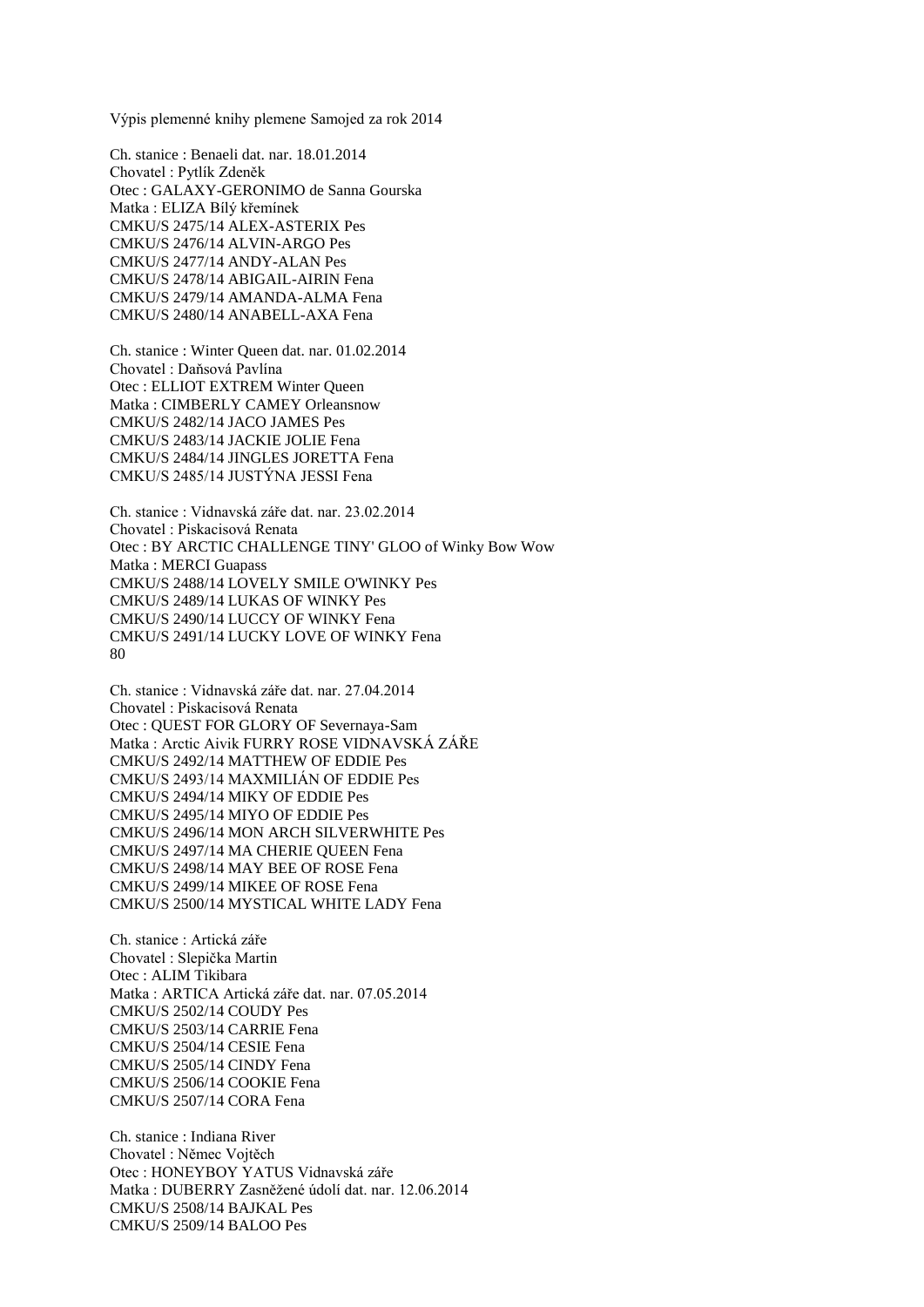CMKU/S 2510/14 BARNABÁŠ Pes CMKU/S 2511/14 BEDIN Pes CMKU/S 2512/14 BUCIFAL Pes CMKU/S 2513/14 BANDITA Fena CMKU/S 2514/14 BELAYA Fena CMKU/S 2515/14 BRITTANY Fena CMKU/S 2516/14 BUGGY Fena bílá, dlouhá

Ch. stanice : Bílý křemínek Chovatel : Prušová Ludmila Otec : HONEYBOY YATUS Vidnavská záře Matka : ESHLY Bílý křemínek Dat. nar. 24.06.2014 CMKU/S 2517/14 FALCO Pes CMKU/S 2518/14 FURIOSO Pes CMKU/S 2519/14 FAXIMA Fena

Ch. stanice : Winter Queen dat. nar. 15.08.2014 Chovatel : Daňsová Pavlína Otec : GALAXY-GERONIMO de Sanna Gourska Matka : ALLISON AMI O'KIMLY Winter Queen CMKU/S 2522/14 KAMERON KIRK Pes CMKU/S 2523/14 KARAKAL KODY Pes CMKU/S 2524/14 KENDŽÍ KIRBY Pes CMKU/S 2525/14 KIM KOSHI Pes CMKU/S 2526/14 KARAMELA KRIS Fena CMKU/S 2527/14 KATTY KEIRA Fena CMKU/S 2528/14 KEROLAIN KOFI Fena

Ch. stanice : Tikibara dat. nar. 05.09.2014 Chovatel : Janková Jaroslava Otec : Lireva's ROYAL BOSCHI VECCHI Matka : BELLA MIA Jamamba CMKU/S 2531/14 EKKI Pes CMKU/S 2532/14 ELLAKI Pes CMKU/S 2533/14 ERGO Pes CMKU/S 2534/14 EYRON Pes CMKU/S 2535/14 EBERY Fena CMKU/S 2536/14 EBYGEIL Fena CMKU/S 2537/14 ETAH Fena

Ch. stanice : Polaire dat. nar. 22.07.2014 Chovatel : Dašková Petra Otec : BARON BRIX Sněhový zázrak Matka : HAPPY WIN FOR Orleansnow CMKU/S 2538/14 ALTER Pes CMKU/S 2539/14 ARCI Pes CMKU/S 2540/14 ARES Pes CMKU/S 2541/14 ARON Pes CMKU/S 2542/14 ASLAN Pes CMKU/S 2543/14 ATOS Pes CMKU/S 2544/14 ARANKA Fena CMKU/S 2545/14 ARCTIC PEARL CHITA Fena CMKU/S 2546/14 ATHENA Fena CMKU/S 2547/14 ATISA Fena

Ch. stanice : Větrná bouře dat. nar. 09.10.2014 Chovatel : Hoňková Radmila Otec : ERRY od Račí studánky Matka : BARUNKA O'ENNGI Větrná bouře CMKU/S 2549/14 CERBY O'ERRY Pes CMKU/S 2550/14 CIPÍSEK O'ERRY Pes CMKU/S 2551/14 COUDY O'ERRY Pes CMKU/S 2552/14 CRRONOS O'ERRY Pes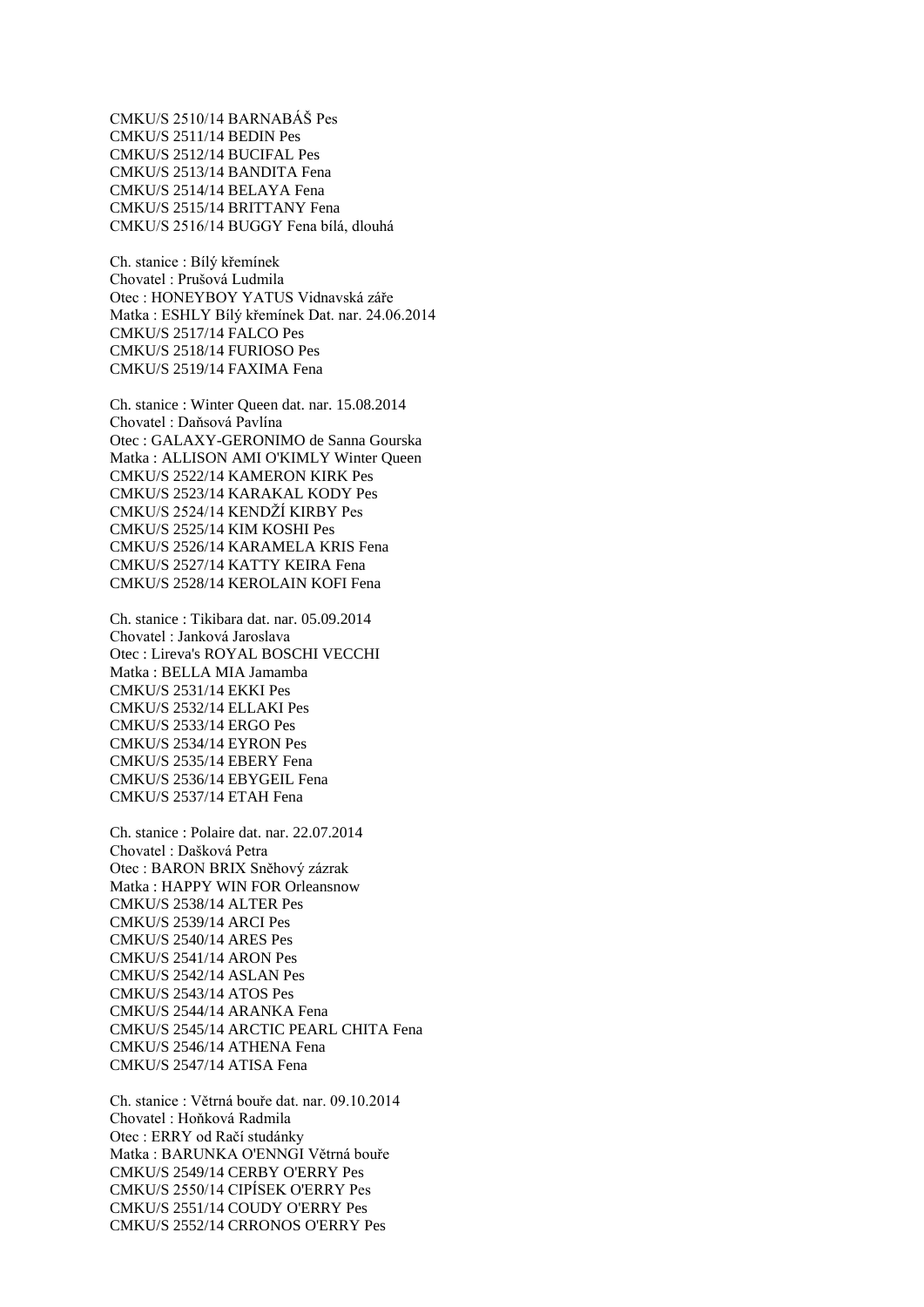## CMKU/S 2553/14 CONNY O'BARUNKA Fena

Ch. stanice : Gold warden dat. nar. 06.11.2014 Chovatel : Hrabcová Eva Otec : HONEY The Glow Of The Snowy Star Matka : ALL ABOUT HAPPY Carpathian white smile CMKU/S 2556/14 CURTIS MURRAY Pes CMKU/S 2557/14 CADENCE MARYANNE Fena CMKU/S 2558/14 CALSEE ZOE Fena CMKU/S 2559/14 CANDICE RAYNI Fena CMKU/S 2560/14 CELESTE ERIN Fena CMKU/S 2561/14 CORINE AZARA Fena CMKU/S 2562/14 CORNNY GOLDIE Fena

Ch. stanice : Orleansnow dat. nar. 09.11.2014 Chovatel : Luxová Marcela Otec : Bjellakis Q's Special Prince Matka : ICY PRINCESS Orleansnow CMKU/S 2563/14 MY MAXIMO Pes CMKU/S 2564/14 MY MELMAN Pes CMKU/S 2565/14 MY MENNY Pes CMKU/S 2566/14 MY MERLIN Pes CMKU/S 2567/14 MY MOONLIGHT Pes CMKU/S 2568/14 MY LITTLE MEGIE Fena CMKU/S 2569/14 MY LITTLE MILAGROS Fena CMKU/S 2570/14 MY SWEET MACY Fena CMKU/S 2571/14 MY SWEET MYSTERY Fena

Ch. stanice : Breed Love dat. nar. 16.11.2014 Chovatel : Janáková Michaela Otec : Sasha Dexterson Virta Valo Matka : JINGLE BELL Vidnavská záře CMKU/S 2572/14 ACHELOOS Pes CMKU/S 2573/14 APOLLON Pes CMKU/S 2574/14 ARES Pes CMKU/S 2575/14 ADRASTEIA Fena CMKU/S 2576/14 APATE Fena CMKU/S 2577/14 ATHENA Fena

Ch. stanice : Aiaskima dat. nar. 05.12.2014 Chovatel : Pešková Alena Otec : Moonlighter's Runnin' And Laffin Matka : INNUKA Orleansnow CMKU/S 2578/14 GAWLER Pes CMKU/S 2579/14 GINTOKI Pes CMKU/S 2580/14 GANJARA Fena CMKU/S 2581/14 GASPEE Fena CMKU/S 2582/14 GRACEKELLY Fena

Celkem vypsáno 51 psů a 57 fen. Dohromady 108. Počet úhynu 1. Celkem vypsáno 27 vrhů. Celkem vypsáno 3 importy psů a 8 importů fen. Dohromady 11. **Importovaní jedinci:** Ch. stanice : Virta Valo Chovatel : Ewa Nowak Otec : Belolakay MARK AVRELIY Matka : Sonata Arctica VAYRA O'UMAK FOR VIRTA VALO CMKU/S 2481/-14/13/15 AMELIA MIGNONET O'MARK Fena dat. nar. 01.07.2013 IMPORT Z : Polsko

Ch. stanice : Bjellakis Chovatel : Christl Arvidsson Otec : Polar Mist PARTY AT LUNASEA Matka : Snowstar's SPECIAL BLEND